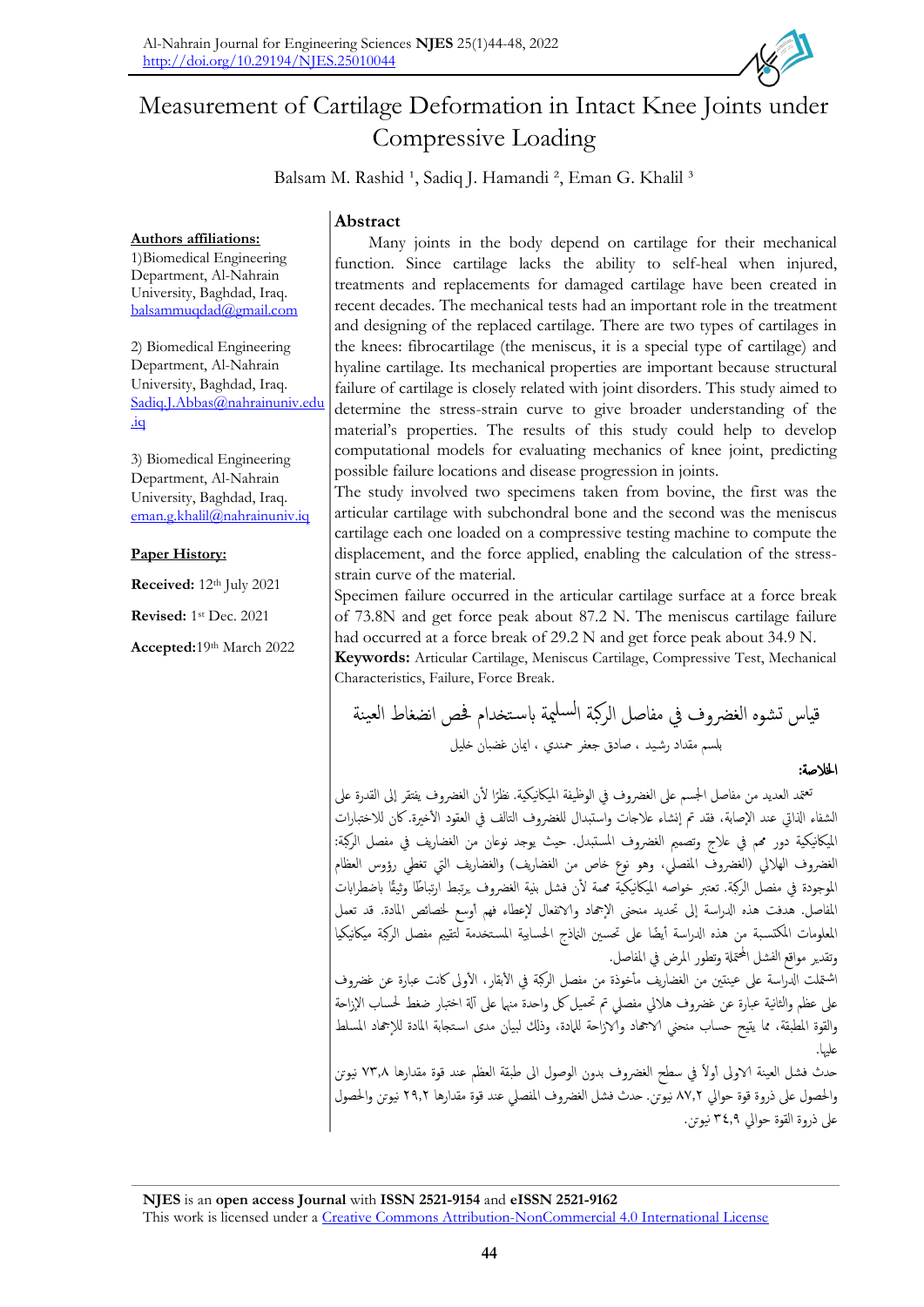# **1. Introduction**

Articular cartilage and meniscus cartilage play an important role in load bearing and load distribution, providing stability as well as provide a smooth gliding surface during movement of the knee joint. The tissue geometry, ultrastructure, and composition of articular cartilage and meniscus cartilage have a significant effect on their biomechanical functions [1]. Comparing with the articular cartilage, the meniscal fibrocartilage has a reduced water amount  $(60-70\%$  vs.  $68-85\%$ ), lower proteoglycan amount  $(1-2\%$  vs.  $5-10\%$  by mass) and elevated collagen amount (15–25% vs. 10–20% by mass) [2]. When researching responses to mechanical stimulation, many features of articular cartilage and the meniscus in the knee must be taken into account. Both of these tissues have been demonstrated to be susceptible to a wide range of damages, including vehicle accidents and sports-related injuries [3]. Although it has been illustrated that articular chondrocytes and meniscal fibrochondrocytes respond to the alteration in their mechanical environment in vivo, the mechanisms that regulate matrix and mechanical properties are unknown [4, 5]. Several in vitro experiments were performed to explore the effects of mechanical stimulation on articular cartilage and the meniscus cartilage due to the hard difficulties of studying the in vivo environment [6, 7, 8]. The aim of this research was to create a direct compression load and investigate the effects of the compression on the articular and meniscal cartilages.

#### **1.1 Anatomy of knee cartilage**

There are two types of cartilage in knee joint: fibrocartilage (Meniscus cartilage) and articular (hyaline) cartilage [9]. The joint surfaces at the ends of the bones covered with articular cartilage serves as a shock absorber, allowing the bones to move smoothly, as well as there are two fibrocartilaginous menisci, medial and lateral, are found between the medial and lateral femoral condyles and the tibia, which allow for changes in the shape of the articular surfaces as a result of activity [10]. The structural components of cartilage are collagen fibrils and proteoglycans, and water all sustain the loads that are exerted on it. The collagen

fibers in the cartilage not only gives stiffness and strength, but it also helps to regulate the swelling pressure of the contained proteoglycans, which offer compressive stiffness to the tissue. In the physiological condition, these trapped proteoglycans contain a negative electrical charge. The Donnan osmotic fluid pressure, which exerted by this fixed charge density, has a crucial action in maintaining cartilage hydration and determining the tissue's capability to support compressive loads [11].

#### **1.2 Exposuring of joints to the mechanical forces**

The loading transferred to the hip or knee joints during walking is affected by the walking cycle phase (swing/stance), walking speed, as well as the surface inclination (level/up/down) and quality (soft/hard). Maximum loads in the knee and hip joints occur



during level walking after heel contact, or when the support from one foot to the other happens. Maximum hip joint forces are 3–4 times body weight (BW) in some situations when walking slowly (1.1  $m/s$ ) or regularly (1.5 m/s), and can reach 7 BW when walking quickly  $(2.0 \text{ m/s})$  [15]. The maximum tibio-femoral force in the knee joint is rather lower at 3 BW during regular level walking. The femoral condyles' summits endure heavy loads in the knee joint, while the menisci are a key weight-bearing structure in the tibia, carrying up to 50% of the exposed knee joint load. Due to increased joint laxity, meniscus injuries are known to change knee joint kinematics. The femoro-tibial contact area is reduced after meniscectomy, and static and dynamic local contact stresses are increased [16].

# **2. Material and method 2.1 The specimens**

Intact knee joint were obtained from skeletally mature bovine, as seen in figure (1), aged around two years old. In quantitative tests, bovine tissue has uniform quality, which reduced specimen variability, agreeing with that of human articular cartilage [12]. They prepared as the following:

### •**Preparing of Cartilage-on-Bone Specimen**

The specimen harvested from slaughtered animal and sunken in Ringer's solution in order to avoid dryness. It stored in a plastic container and kept frozen at -40 ºC until use. Bovine specimens had thawed at room temperature to be prepared for the test. The freezing and thawing process have no effect on the articular cartilage's mechanical properties [13]. As seen in figure (2), the specimen was measured by vernier caliper, it was  $25.3 \times 18.45$  mm along its surface, was cut from the joints. The articular cartilage layer was 2 mm. The cartilage-on-bone samples were taken from the femural head's central area. Since it has a planned surface and considered as the center of the joint's contact region, this position was chosen.



**Figure (1):** Intact knee joint of bovine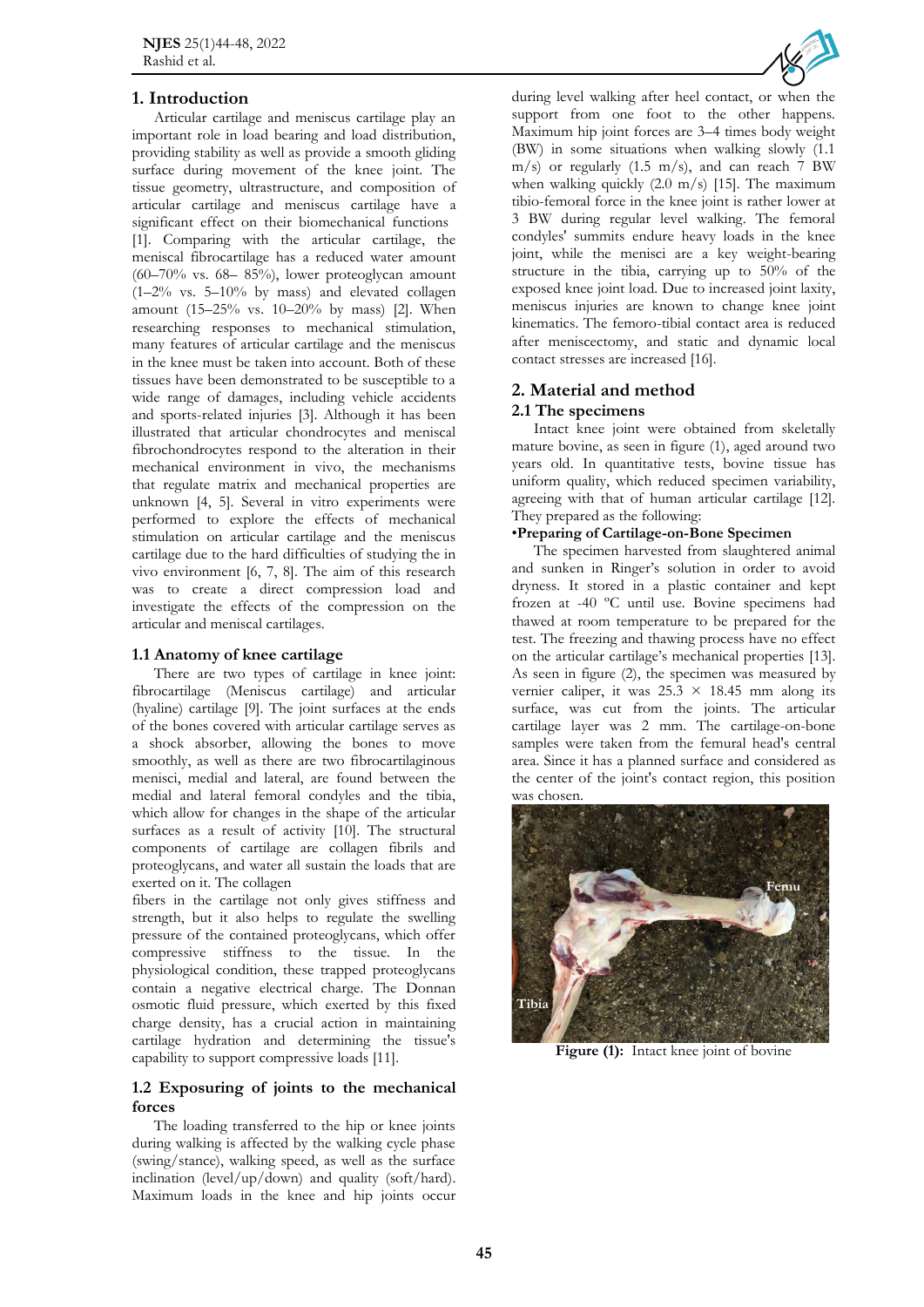



**Figure (2):** Measuring process for the Cartilage – on – bone specimen by Vernier caliper

#### **• Preparation of Meniscus Cartilage specimen**

The specimen harvested from slaughtered animal. The specimen was immersed in Ringer's solution, put in a covered plastic container and stored at −40 °C until use. Before testing, joints had thawed at room temperature. Rectangular shaped samples as seen in figure (3), their surface length measured approximately  $10 \times 6$  mm, and 5 mm in depth, were cut from the joints by surgical scalpel with blade size 20A.



**Figure (3):** Meniscus cartilage specimen

#### **2.2 Mechanical Loading**

Specimens were tested using a "Universal Testing Machine (Testometric M500, 25 KN; Testometric Co, Rochdale, England", as shown in figure (4) that

depended in previous study about artificial bone [14]. Load was applied by means of a flat, impermeable crosshead with 0.5 mm/min test speed. Tests performed without drying the specimens after taking them from Ringer's solution. The fresh cartilage-onbone and meniscus cartilage specimen each one separately loaded, and a small load applied until the cartilage and upper crosshead made contact. So the compressive stress is distributed uniformly around the cartilage surface. The force applied gradually by automated computer control until the failure of the specimen occurred. Load-displacement data were recorded by computer using winTest analysis software.

#### **3. Results and discussion**

The articular cartilage –on – bone specimen loaded gradually as mentioned in figure (5). At the beginning of the test, the load is approximately 0 N until the upper crosshead fully contact the entire of the specimen surface as manifested from point A and B in the curve. The linear region from point B to C in the same curve means the load had increased with the increase of the deflection. This proportional relation ended at what is called as the yield point (at point C). Up to the yielding point, the material is not influenced by the applied stress and upon unloading, this is confirmed by [17]. The area up to the yield point is called the modulus of resilience, and the total area up to fracture is termed the modulus of toughness. The curve is ascending in force to reach the maximum value of the first layer of the specimen (articular cartilage) without fracture was 87.2 N (at point D). The result approved with the previous studies that got 40- 130 N of maximum force [18]. The maximum force will be evident providing its ultimate compressive strength value. After that point (D), the substance appears to strain (Deflection) soften, so that each raise of additional strain requires a smaller stress, for this reason the curve begin to descending after point D. As recognized in the curve, the failure had occurred at force break value 73.8 N (at point F). The test stopped at that point in order to get the failure of the articular cartilage only without bone.



**Figure (4):** A-Universal Testing Machine. B- Cartilage –on –bone specimen under compressive load. C- Meniscus cartilage under compressive load.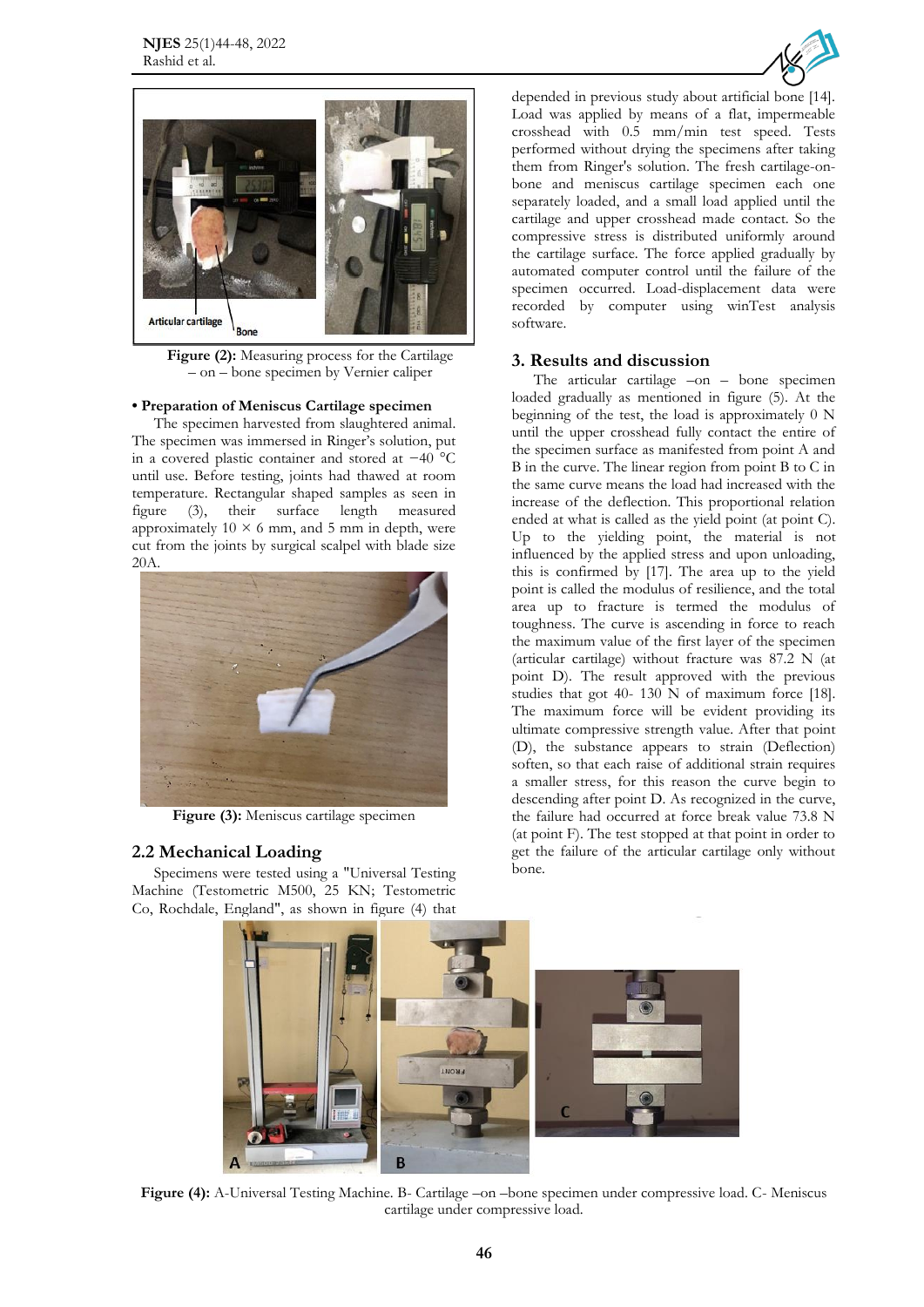

**Figure (5):** The force – deflection curve of articular cartilage specimen. (A) is the start point of the test, (B) to (C) is the linear region, (D) is the ultimate load, and (F) is the fracture point.

In figure (6), the load was  $0 \text{ N}$  (point A to B in the curve) until the specimen full contact with the upper crosshead as mentioned previously in articular cartilage testing. The meniscus cartilage specimen loaded gradually with speed 0.5mm/min to reach the ultimate strength at 34.9 N (at point D). The linear region of the meniscus is shorter than the articular cartilage that began from B to C in the curve. The linear region terminated and the yield point appeared at point C. The crack or failure of the specimen occurred at 29. 2 N (point F).



**Figure (6):** The force – deflection curve of meniscus cartilage specimen. (A) is the start point of the test, (B) to (C) is the linear region, (D) is the ultimate load, and (F) is the fracture point.

Yield and failure load observed in articular cartilage were greater than those of meniscus (81N and 73.8N), (28N and 29.2N) respectively. This results from collagen fiber straightening and different fiber recruitment in articular cartilage and meniscus [2]. A limited amount of proteoglycans and low compressive stiffness, to diminish the high stresses exerted on articular cartilage during loading, the superficial zone of articular cartilage might be exposed to relatively large strains. Since the linear area of the meniscus was slightly shorter than that of the articular cartilage, the articular cartilage was more resilient in the elastic region than the meniscus.

The stress-strain curve had been calculated by the force-deflection curve information by the following equation:

$$
\sigma = \frac{F}{A_{\circ}} \quad ...(1)
$$

In which F is the applied force normal to the specimen surface, while  $A_{\circ}$ , means the cross-section area of the specimen. According to the international system of units (SI) engineering stress is expressed in megapascals (MPa).

In unconfined compression test, the Young's modulus (E) was calculated from the linear range of the stress-strain curve, assuming a homogeneous and isotropic material. All data was analyzed in Microsoft Office Excel, which allowed for the adjustment of curves that represent the tissue behavior according to the applied load. From these curves, it was possible to determine the mechanical properties of interest. The slope line had drawn on the curve to get the young's modulus from its equation as shown in figure (7). According to the slope equation, the young's modulus of articular cartilage was 0.3175 MPa. The results of the present study shows consistency with the study of Korhonen et al., 2002 [19].



**Figure (7):** stress - strain curve of articular cartilage by Microsoft Office Excel

The young's modulus of meniscus cartilage was 0.2325 MPa that resulted from the equation of the red line in the stress- strain curve that shown in figure (8). This result deal with the finding of the previous study [20], which provided that the young's modulus ranged between 0.09 and 0.23 MPa.



**Figure (8):** stress - strain curve of meniscus cartilage by Microsoft Office Excel